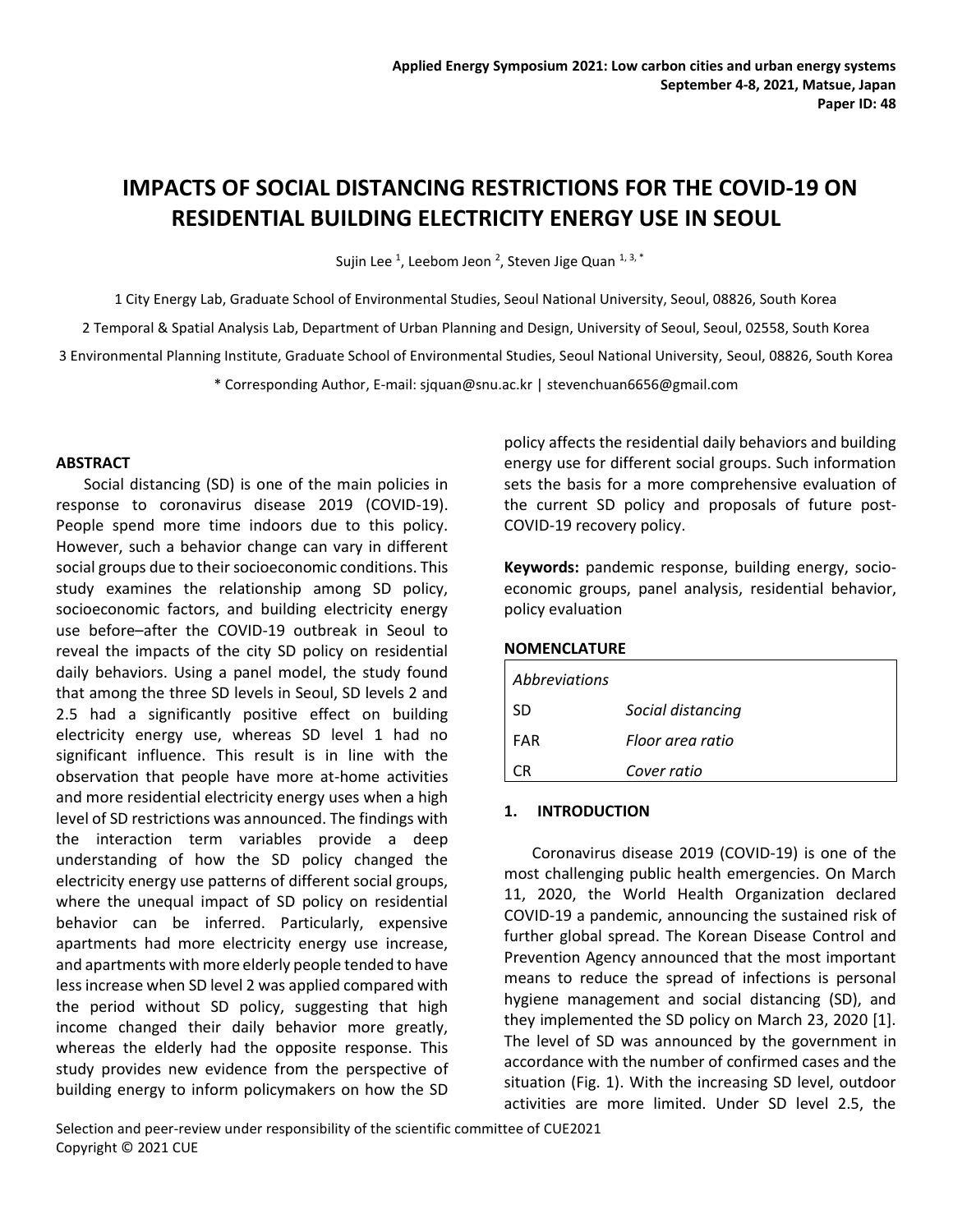

Fig 1. COVID-19 confirmed cases and SD level in Seoul, Korea [2]

highest level of SD in Korea, commercial facilities are closed at 10 pm, educational facilities, such as schools, attend only one-third of the total number of students, and companies limit the number of employees through telecommuting. Following these restrictions, people increase indoor activities in their homes.

In general, people stayed longer at their homes under the SD policies. However, the policy imposed different financial burdens depending on the personal socioeconomic level. As a response, different residential groups adjusted their behaviors in various ways. Lowincome people choose to be economically active rather than staying at home [3]. Different age groups exhibit distinctive behavior changes because they have different economic conditions and education levels [4].

The increase in residential building energy use follows the general increase in residential indoor activities under the SD policy due to the significant effect of indoor activities on building energy use [5, 6]. Unlike the factors affecting building energy consumption that have been revealed to date, COVID-19 affects people differently depending on their socio-economic conditions. Thus, a more comprehensive understanding of the impacts of SD policy is needed to better manage the energy system during the pandemic. The new evidence from building energy allows a glance into residential daily behavior changes for different social groups under different SD policies.

This study aims to find the influence of SD policies on the building energy use of Seoul apartments for different socioeconomic groups. The panel analysis using timeseries data is used to consider the changes under different SD policies. This study extends the discussion from energy policy implications to an assessment of broader SD policy impacts on different social groups.

## **2. VARIABLES AND METHODOLOGY**

### *2.1 Analysis scope and unit*

The case area of Seoul, the capital city of South Korea, is a global megacity with a population of 10 million, approximately one-fifth of the total population in the country. After the COVID-19 outbreak, Seoul has been strictly regulated on the SD level rather than other regions due to the high population density, as one of many actions the Korean government takes to reduce confirmed cases.

This study focuses on the residential energy use of apartment buildings. An apartment is a common residential type in Korea, and detailed data are abundant for this residential type than the others. One apartment complex is usually one parcel in urban management systems in Seoul; therefore, the spatial unit of the study is parcel. Each month from 2019 to 2020 (a total of 24 months) was chosen as the temporal scope to consider the before–after COVID-19 situation. A total of 875 parcels were included in the analysis considering the data availability (Fig. 2).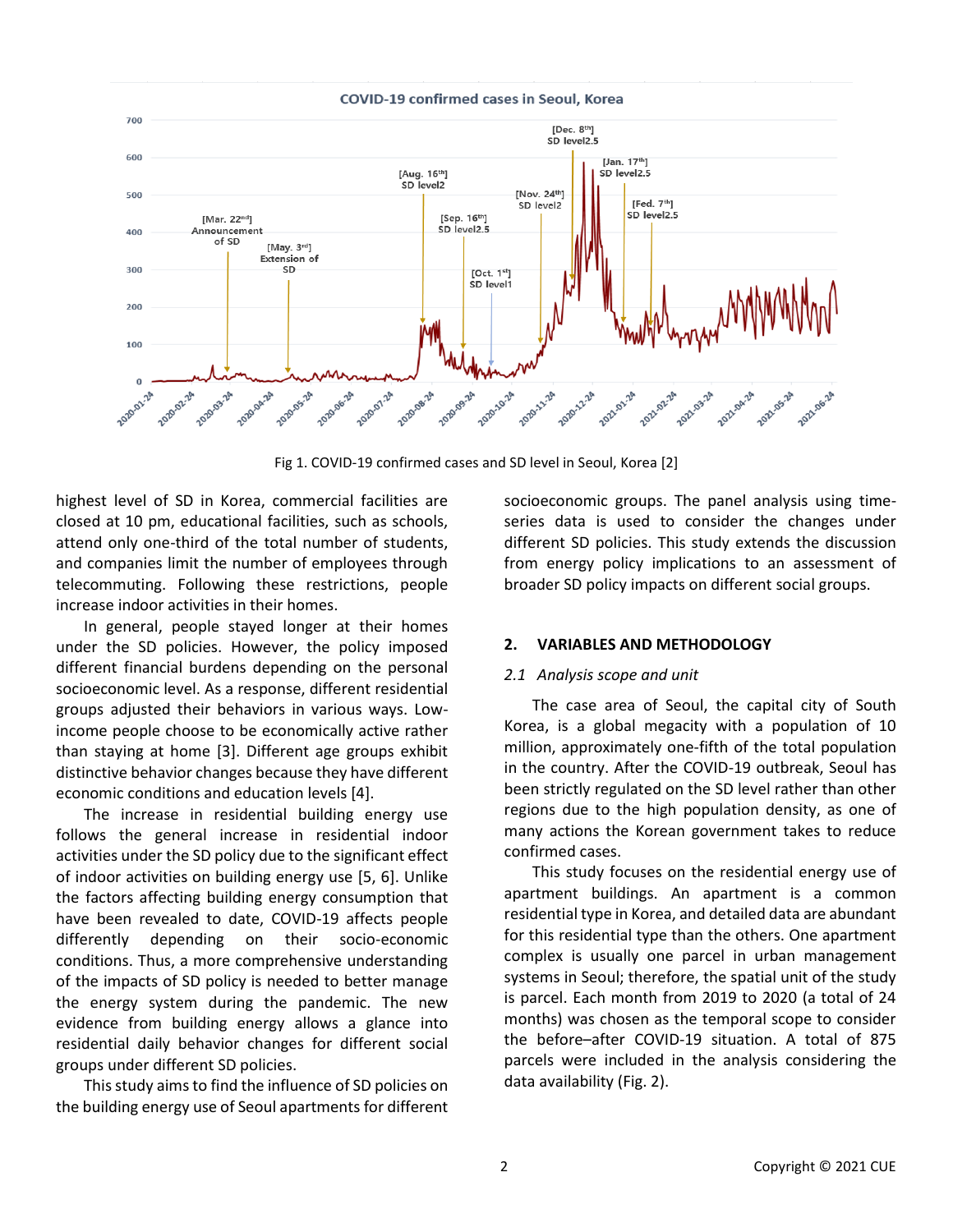

Fig 2. Research target areas

#### **Table 1. Variables**

#### *2.2 Variables*

In this study, the dependent variable is the natural logarithm of building electricity energy use intensity (EUI). It is calculated by using the apartment electricity energy use data and total floor area provided by the Ministry of Land, Infrastructure, and Transport (MOLIT) [7]. Only electricity use is considered because of data availability. Besides for cooling, lighting, plug load, and appliance purposes, electricity is also used as the main or complementary heating energy source in Seoul.

In the independent variables, building factor variables include the building age, total floor area ratio (FAR), coverage ratio (CR), building structure, building use, ownership, and heating system type. The socioeconomic variables include the apartment price, population density, and elderly ratio. For the social factor part, the De Facto Population data provided by Seoul

| <b>Division</b>              |                      | <b>Variables</b>                                                                  | <b>Measurement (Unit)</b>                                                                                                        | <b>Scale</b>     | <b>Source</b>  |
|------------------------------|----------------------|-----------------------------------------------------------------------------------|----------------------------------------------------------------------------------------------------------------------------------|------------------|----------------|
| Dependent variable           |                      | <b>APT EUI</b>                                                                    | Ln(Electricity consumption / total apartment floor area)<br>(unit: kWh/m <sup>2</sup> )                                          | Parcel           | MOLIT*         |
| Independ<br>ent<br>variables | Social<br>distancing | SD                                                                                | SD Level: None, 1, 2, and 2.5                                                                                                    | City             | Seoul          |
|                              | Socio-<br>economic   | APT price                                                                         | Ln(APT price / total floor area)<br>(unit: KRW/ m <sup>2</sup> )                                                                 | Parcel           | MOLIT*         |
|                              |                      | Population density                                                                | Population / m <sup>2</sup><br>(Night time [11pm-6am])                                                                           | Neighb<br>orhood | Seoul          |
|                              |                      | Elderly population / total population<br>Elderly ratio<br>(Night time [11pm-6am]) |                                                                                                                                  | Neighb<br>orhood | Seoul          |
|                              | Interaction          | SD * APT price                                                                    | Interaction term                                                                                                                 |                  |                |
|                              | term                 | SD * Elderly ratio<br>Interaction term                                            |                                                                                                                                  |                  | $\overline{a}$ |
|                              | <b>Building</b>      | <b>Building use</b>                                                               | Dummy variable, Pure APT = 1,<br>Others (Mixed usage) = $0$                                                                      | Parcel           | MOLIT*         |
|                              |                      | APT ownership<br>Dummy variable, own = $1$ , rental = 0                           |                                                                                                                                  | Parcel           | MOLIT*         |
|                              |                      | APT age                                                                           | Building age based on usage year                                                                                                 | Parcel           | MOLIT*         |
|                              |                      | Heating system                                                                    | Dummy variable, Central heating = 1,<br>others = $0$                                                                             | Parcel           | MOLIT*         |
|                              |                      | <b>APT structure</b><br>Dummy variables, $RC = 1$ , others = 0                    |                                                                                                                                  | Parcel           | MOLIT*         |
|                              |                      | <b>FAR</b><br>Total floor area / parcel                                           |                                                                                                                                  | Parcel           | Calculate      |
|                              |                      | <b>CR</b><br>Building footprint area / parcel area                                |                                                                                                                                  | Parcel           | Calculate      |
|                              | Climate              | <b>HDD</b>                                                                        | A measure of how cold the temperature was on a given<br>day or during a period (Standard temperature: 18°C).                     | City             | KMA**          |
|                              |                      | <b>CDD</b>                                                                        | A measure of how hot the temperature was on a given<br>day or during a period of days (Standard temperature:<br>$26^{\circ}$ C). |                  | $KMA**$        |
|                              | Environment          | Dis Water body                                                                    | Distance to near water space (m)                                                                                                 | Parcel           | MOIS***        |
|                              |                      | Dis Green space                                                                   | Distance to near green space (m)                                                                                                 |                  |                |

\*MOLIT: Ministry of Land, Infrastructure and Transport, \*\*KMA: Korea Meteorological Administration,

\*\*\*MOIS: Ministry of Interior and Safety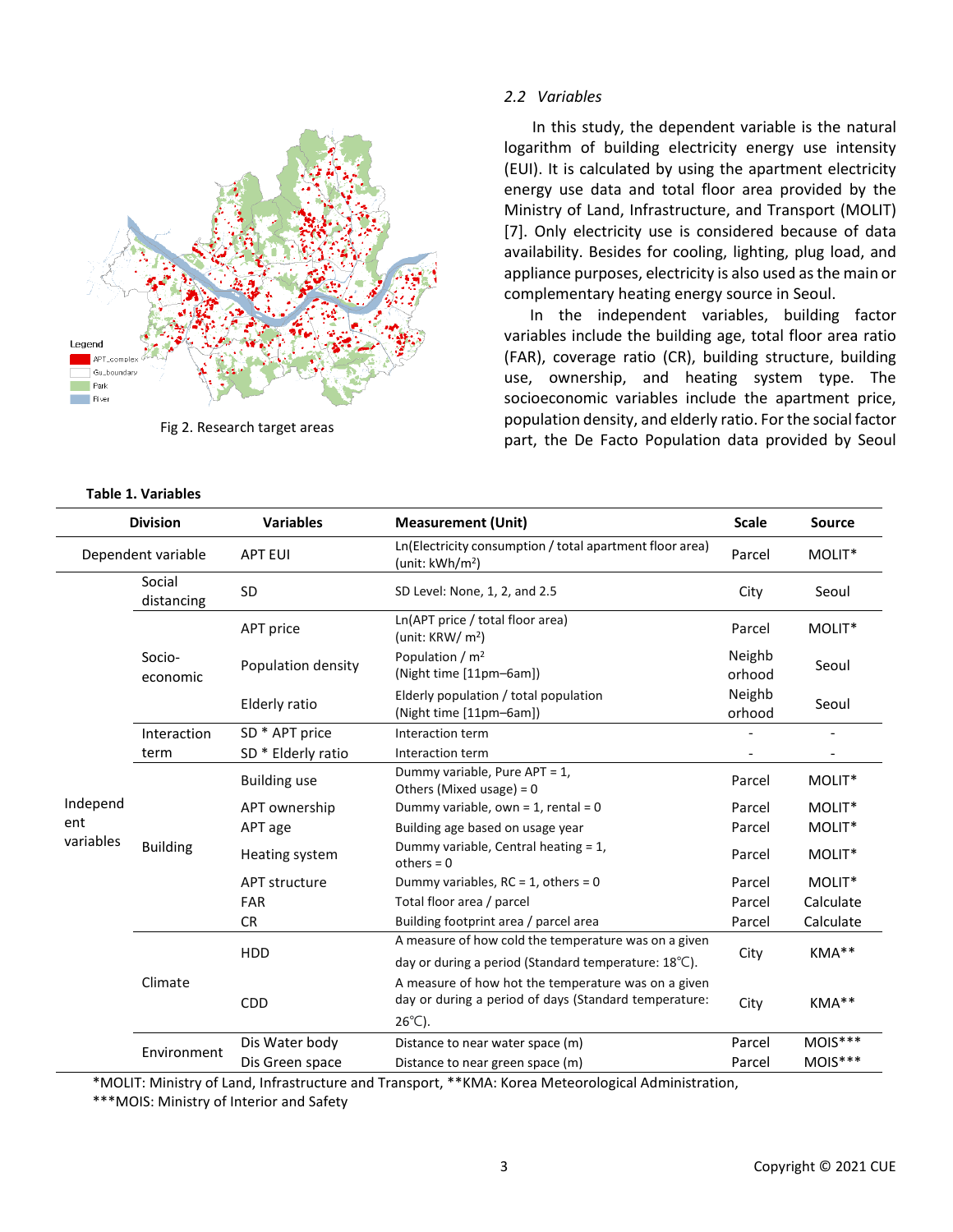were used. These data are provided at 1-h intervals for each age group. The resident population was estimated as the average population, and the sleep time is assumed as 11 pm–6 am [8]. The SD variable is categorized with 0 for no regulation, 1 for level 1, 2 for level 2, and 3 for level 2.5. The SD policy for each month is defined as the one with its effective period of more than one-half of the number of days in the month. In November 2020, the SD level 2 was applied before it was changed to level 2.5 on the 24th, and the SD policy for that month was considered to be SD level 2, which had an effective period of 23 days. The environmental variables include the distance to water and the distance to green space. The climate variables include the heating degree days (HDD) and cooling degree days (CDD). In this study, interaction terms are used to find the joint influence of socioeconomic factors and SD on building electricity energy use. Table 1 shows the details of variables included in this study.

#### *2.3 Model specifications*

Significant differences exist between before and after COVID-19 in people's lives. Therefore, the panel model is used in this study to reveal the relationship between the six categories of independent variables and building electricity use. The panel analysis can consider cross-sectional and time series [9]. After the tests on serial autocorrelation and heteroskedasticity, the panel model of random-effects-feasible generalized least squares was selected as the final model type.

Two models are run on the dataset; Model 1 excluding the interaction term and Model 2 including the interaction term. The models were implemented by using STATA 15 with the *xtgls* command.

#### **3. RESULTS**

The results of the two models are presented (Table 2). Models 1 and 2 show similar results, except for SD variables. In Model 1, SD levels 2 and 2.5 have a significantly positive relationship with building EUI. In Model 2, levels 1 and 2 have no such significant relationships, and only level 2.5 has a significantly positive relationship with EUI. In socioeconomic factors, APT price, which is used as a proxy for the income level in this study, has a significantly positive relationship with EUI. Population density and elderly ratio have a significantly positive effect on EUI. Among the building factors, building use, APT ownership, APT age, APT structure, and CR have significantly positive relationships, whereas heating system and FAR have negative relationships. Among the environmental and climate factors, HDD, CDD, and distance to green space have significantly positive effects on energy use, whereas the distance to the water body shows a significantly negative effect on EUI.

The results of the interaction terms suggest that APT price with SD level 2 has a positive relationship with building energy use, whereas APT price with SD level 1 and that with SD level 2.5 show insignificant relationships with EUI. The SD level 2\*elderly ratio has a negative effect, whereas the SD level 1\*elderly ratio and SD level 2.5 \*elderly ratio seem to have no significant effects on building energy use.

#### **4. DISCUSSION**

This research indicates the complex effect of the SD policy on building electricity energy that can be explained by residential behavior changes. The findings from Model 1 suggest that as the regulation becomes stronger, its influence on building electricity energy use becomes greater. The findings from Model 2 show that the effect of SD regulation can vary in different social groups. The results suggest that the current and future urban energy management needs to consider such effects by adopting new energy policies, such as subsidizing electricity bills.

The results from the building energy study reveal the residential behavior changes under different SD policies. The finding that expensive apartments had more electricity energy use increase under SD level 2 suggests that high-income residents experience a greater behavior change of increasing their at-home activities than their low-income peers who generally had to continue their on-site jobs for a living despite the risk of contracting the COVID-19. Therefore, it calls for more attention to this underprivileged group in future government policymaking.

The result about the interaction term concerning age groups shows that the residential behavior change of increasing at-home activities is less prominent for the elderly group than for the younger group under SD policies. It is possibly because the latter had to switch their large amount of activities, such as work and school to the in-home mode. This suggests particular health care for the elderly in their daily activities with a large proportion of out-of-home activities. Great support is needed for all residential groups to adapt to behavior changes induced by the SD policy.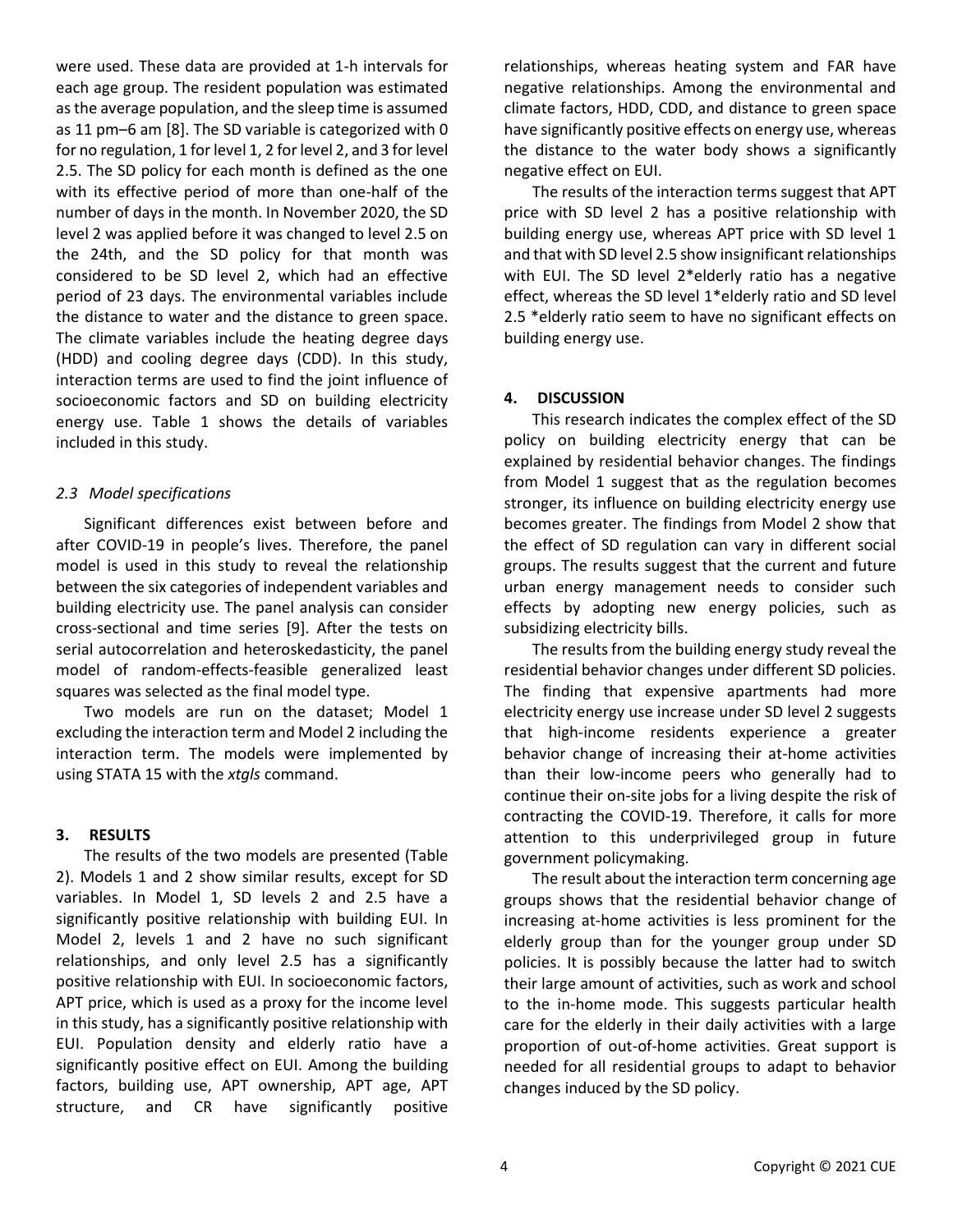#### **Table 2. Result**

| <b>Variables</b>     | Model 1  |          |      | Model 2  |      |      |
|----------------------|----------|----------|------|----------|------|------|
|                      | Coef.    | S.E      | Sig. | Coef.    | S.E  | Sig. |
| cons                 | .267     | .030     | .000 | .267     | .032 | .000 |
| SD                   |          |          |      |          |      |      |
| Level 1              | $-.005$  | .003     | .057 | .015     | .032 | .633 |
| Level 2              | .012     | .004     | .007 | $-.049$  | .045 | .278 |
| Level 2.5            | .113     | .003     | .000 | .121     | .038 | .001 |
| APT price            | .057     | .005     | .000 | .055     | .005 | .000 |
| Population density   | 3.587    | .745     | .000 | 3.489    | .741 | .000 |
| Elderly ratio        | .210     | .067     | .002 | .263     | .076 | .001 |
| <b>Building use</b>  | .052     | .011     | .000 | .052     | .011 | .000 |
| APT ownership        | .048     | .004     | .000 | .049     | .004 | .000 |
| APT age              | .007     | .000     | .000 | .007     | .000 | .000 |
| Heating type         | $-.067$  | .008     | .000 | $-0.066$ | .008 | .000 |
| <b>APT structure</b> | .034     | .008     | .000 | .034     | .008 | .000 |
| FAR                  | $-0.008$ | .001     | .000 | $-0.008$ | .001 | .000 |
| <b>CR</b>            | .087     | .033     | .007 | .086     | .033 | .008 |
| HDD                  | .000     | .000     | .000 | .000     | .000 | .000 |
| CDD                  | .004     | .000     | .000 | .004     | .000 | .000 |
| Dis Water body       | $-.000$  | .000     | .000 | $-0.000$ | .000 | .000 |
| Dis Green space      | .000     | .000     | .000 | .000     | .000 | .000 |
| SD*APT price         |          |          |      |          |      |      |
| Level 1              |          |          |      | $-0.002$ | .006 | .773 |
| Level 2              |          |          |      | .039     | .009 | .000 |
| Level 2.5            |          |          |      | .001     | .007 | .886 |
| SD*Elderly ratio     |          |          |      |          |      |      |
| Level 1              |          | $-0.090$ | .103 | .386     |      |      |
| Level 2              |          | $-0.527$ | .144 | .000     |      |      |
| Level 2.5            |          |          |      | $-.074$  | .123 | .548 |
| Wald Chi^2(17)       |          | 21566.16 |      | 21842.84 |      |      |
| Prod>chi^2           |          | .000     |      |          | .000 |      |

#### **5. CONCLUSION**

Seoul has implemented strict SD policies to control the spread of the COVID-19. These policies have wide impacts on many aspects of society. This study examines how SD policy influences residential building electricity energy use before–after the COVID-19 outbreak for different socioeconomic groups in Seoul. Using a panel model, the study found that among the three SD levels in Seoul, SD levels 2 and 2.5 had a significantly positive effect on building electricity energy use, whereas SD level 1 had no significant influence. This result is in line with the observation that people have more at-home activities and more residential energy uses when a high level of SD restrictions was announced. The findings with the interaction term variables show how the SD policy changed the electricity energy use patterns for different social groups, which can help to better understand the

unequal impact of SD policy on residential behavior. In particular, expensive apartments had more electricity energy use increase, and apartments with more elderly people tended to have less such an increase when SD level 2 was applied compared with the period without SD policy, suggesting that the high-income group changed their daily behavior more greatly, whereas the elderly group had the opposite response. This study provides new evidence from the perspective of building electricity energy to inform policymakers on how the SD policy affects different social groups on residential building electricity energy use and residential behavior changes in accordance. Such information sets the basis for a more comprehensive evaluation of the current SD policy and proposals of the post-COVID-19 recovery policies.